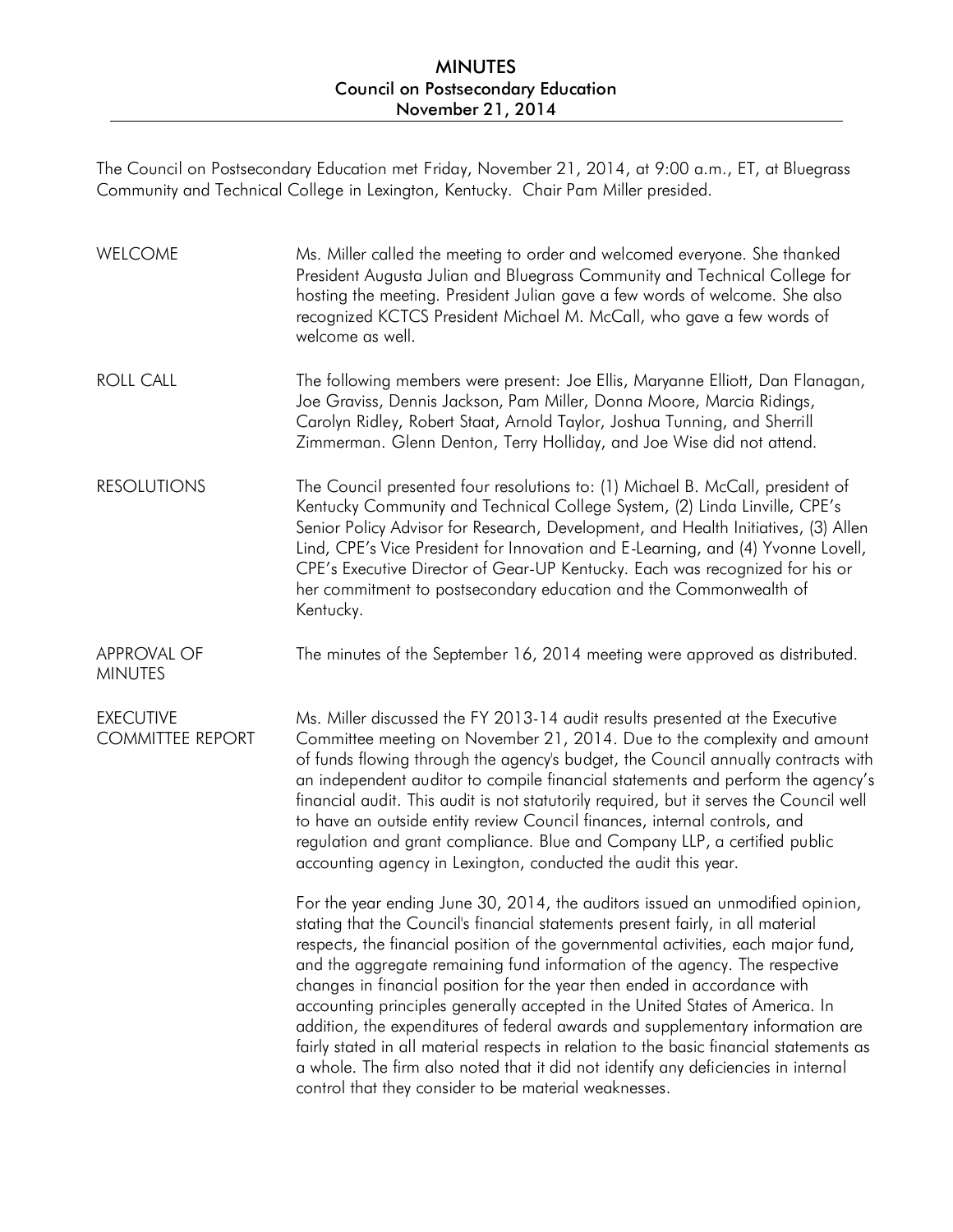|                                                                                                                       | MOTION: Ms. Moore moved that the Council accept the audit results. Mr.<br>Jackson seconded the motion.                                                                                                                                                                                                                                                                                                                                                                                                                                                                                                                                                                                                                                                                                                                                                                                                                                      |
|-----------------------------------------------------------------------------------------------------------------------|---------------------------------------------------------------------------------------------------------------------------------------------------------------------------------------------------------------------------------------------------------------------------------------------------------------------------------------------------------------------------------------------------------------------------------------------------------------------------------------------------------------------------------------------------------------------------------------------------------------------------------------------------------------------------------------------------------------------------------------------------------------------------------------------------------------------------------------------------------------------------------------------------------------------------------------------|
|                                                                                                                       | VOTE: The motion passed.                                                                                                                                                                                                                                                                                                                                                                                                                                                                                                                                                                                                                                                                                                                                                                                                                                                                                                                    |
| CPE PRESIDENT'S<br><b>REPORT TO THE</b><br><b>COUNCIL</b>                                                             | A written report from President King was provided in the agenda book.<br>Highlights of his report included Ms. Miller's induction into the Public Service Hall<br>of Fame, and an update on the application processes of the Vanguard Project<br>and how that project's efforts coincide with those currently being made by the<br>Kentucky Department of Education.                                                                                                                                                                                                                                                                                                                                                                                                                                                                                                                                                                        |
| <b>COMMISSIONER OF</b><br><b>EDUCATION REPORT</b>                                                                     | Commissioner Holliday was not available to attend the November 21 meeting.<br>He provided a written report in the agenda book.                                                                                                                                                                                                                                                                                                                                                                                                                                                                                                                                                                                                                                                                                                                                                                                                              |
| PERFORMANCE<br><b>PRESENTATION -</b><br><b>KENTUCKY STATE</b><br><b>UNIVERSITY</b>                                    | Dr. Raymond Burse, KSU president, Steve Mason, chief of staff, and Beverly<br>Downing, interim provost and vice president for academic affairs, provided the<br>Council with an update on KSU's progress toward achieving its performance<br>goals as set forth in the state's Strategic Agenda. Dr. Burse emphasized KSU's<br>recent reviews and changes of internal processes and efficiencies to improve the<br>functions at KSU. Dr. Burse also answered questions in regards to KSU's nursing<br>program, the school's attempts to rectify KSU's low graduation and retention<br>rates, and the faculties concerns regarding employment and tenure. After the<br>presentation, Mr. Graviss and Ms. Zimmerman commented Dr. Burse on the<br>positive publicity that KSU has received since he took the presidency, and Ms.<br>Miller commended Dr. Burse on his courage to make hard decisions for the<br>betterment of the university. |
| PERFORMANCE<br>PRESENTATION -<br><b>MURRAY STATE</b><br><b>UNIVERSITY</b>                                             | Dr. Bob Davies, MuSU president, and Dr. Jay Morgan, provost, provided the<br>Council with an update on MuSU's progress toward achieving its performance<br>goals as set forth in the state's Strategic Agenda. Dr. Davies mentioned that<br>MuSU's graduation rates will most likely remain in decline over the next<br>academic year due to the admission methods employed five years prior. He<br>stated that admission standards haven't changed since that time; however the<br>university is focusing its efforts on keeping those underprepared students<br>successful and enrolled. President King also praised Dr. Davies on MuSU's new<br>Strategic Agenda planning process.                                                                                                                                                                                                                                                       |
| PERFORMANCE<br>PRESENTATION -<br><b>KENTUCKY</b><br><b>COMMUNITY AND</b><br><b>TECHNICAL COLLEGE</b><br><b>SYSTEM</b> | Dr. Michael McCall, KCTCS president, and Dr. Jay Box, chancellor, provided the<br>Council with an update on KCTCS's progress toward achieving its performance<br>goals as set forth in the state's Strategic Agenda. After the presentation, questions<br>were answered regarding KCTCS's efforts to ensure its graduates are ready for<br>the workplace, KCTCS's outreach services with hard-to-reach students, and what<br>KCTCS is doing to help competency-based graduates transfer to four-year<br>institutions. Dr. Box almost mentioned that his term as the new KCTCS president<br>will take effect on January 16, 2015, and he looks forward to working with the<br>Council in that role.                                                                                                                                                                                                                                          |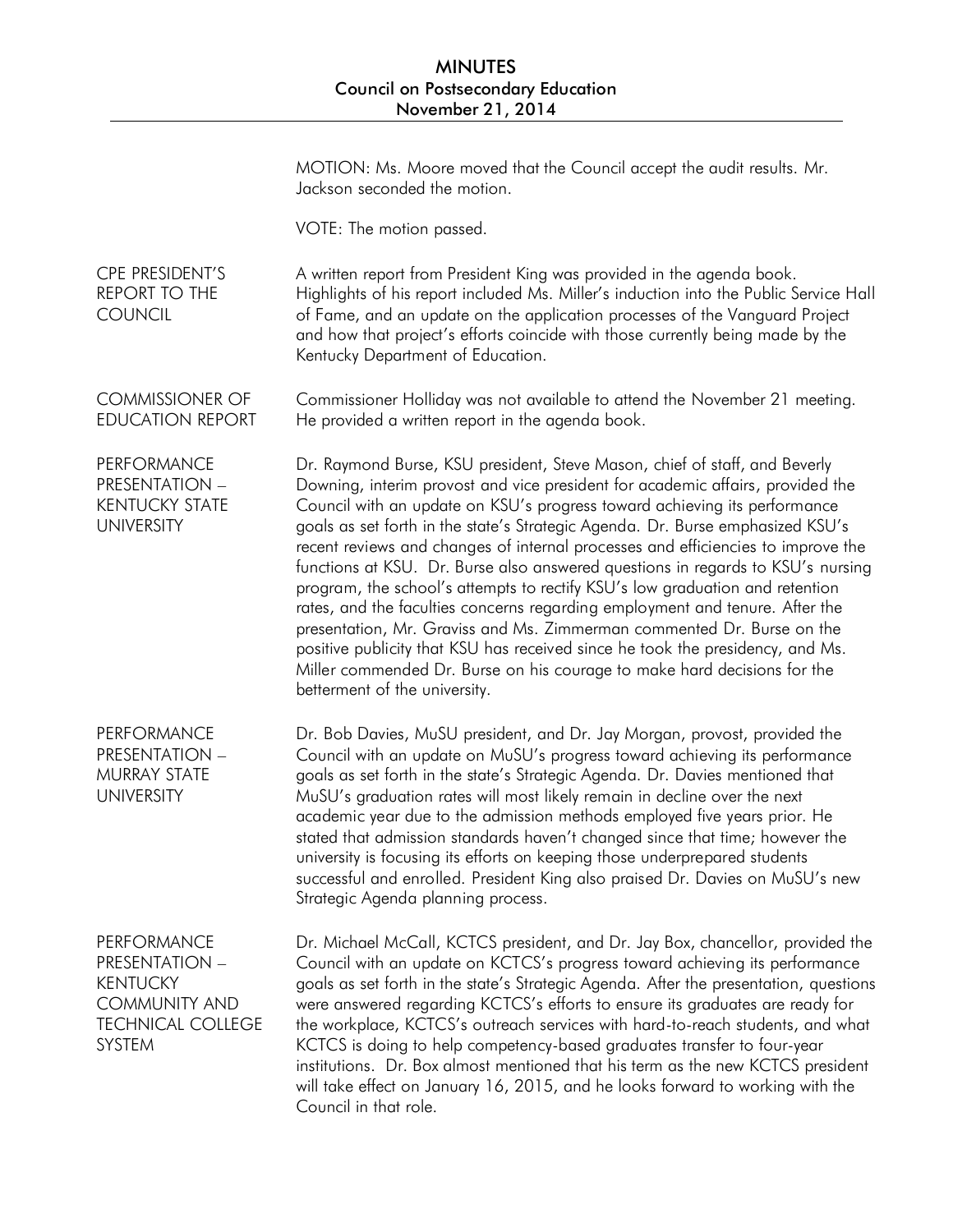| <b>ACTION: CAPITAL</b><br>PROJECTS - UofL and<br>MoSU                                       | The Council on Postsecondary Education has statutory responsibility to review<br>and approve public college and university capital projects costing \$600,000 or<br>more and equipment items costing \$200,000 or more, regardless of fund<br>source, that have been approved by an institution's governing board. During the<br>interim, capital projects are evaluated under KRS 45.760(5), (7) and KRS<br>45.763.                                                                                                                                                                                                                                         |
|---------------------------------------------------------------------------------------------|--------------------------------------------------------------------------------------------------------------------------------------------------------------------------------------------------------------------------------------------------------------------------------------------------------------------------------------------------------------------------------------------------------------------------------------------------------------------------------------------------------------------------------------------------------------------------------------------------------------------------------------------------------------|
|                                                                                             | Mr. Shaun McKiernan, CPE's senior associate of budget and finance, presented<br>the staff recommendation that the council approve: (1) a request by the University<br>of Louisville to authorize the construction of an Athletics Maintenance Facility,<br>funded by the UofL Athletic Association, with a project scope of \$1,250,000; and<br>(2) a project at Morehead State University titled Construct Volleyball Facility,<br>funded with private funds, with a project scope of \$1,400,000. Mr. Taylor asked<br>for clarification that both projects were being paid for solely by private funds, in<br>which Mr. McKiernan answered that they were. |
|                                                                                             | MOTION: Mr. Flanagan moved that Council approve both capital projects as<br>presented. Ms. Zimmerman seconded the motion.                                                                                                                                                                                                                                                                                                                                                                                                                                                                                                                                    |
|                                                                                             | VOTE: The motion passed.                                                                                                                                                                                                                                                                                                                                                                                                                                                                                                                                                                                                                                     |
| <b>ACTION: IMPROVING</b><br><b>EDUCATOR QUALITY</b><br><b>STATE GRANT</b><br><b>PROGRAM</b> | The Improving Educator Quality State Grant Program awards grants to<br>partnerships that deliver research-based professional development programs to<br>P-12 teachers. To be eligible, a partnership must include a postsecondary<br>institution's school of arts and sciences and its teacher preparation program, as<br>well as at least one high-need local school district. The program enables states to<br>fund training for teachers and administrators in any core academic subject.                                                                                                                                                                 |
|                                                                                             | Ms. Kathy Garrett, CPE's associate of academic affairs, presented the staff<br>recommendation that the Council on Postsecondary Education award federal No<br>Child Left Behind, Title II, Part A, funds in the amount of \$944,721 for January 1,<br>2015 through June 30, 2016 to the following seven projects:                                                                                                                                                                                                                                                                                                                                            |
|                                                                                             | 1. Integrating Engineering in the Sciences (IES) (University of Kentucky):<br>$$130,000 - Year2$                                                                                                                                                                                                                                                                                                                                                                                                                                                                                                                                                             |
|                                                                                             | 2. Project-Based Investigations on Improving Water Quality in the Kentucky<br>River Watershed (University of Kentucky): \$130,000 - Year 2                                                                                                                                                                                                                                                                                                                                                                                                                                                                                                                   |
|                                                                                             | 3. Enriching Science Learning through Simulations and Interdisciplinary<br>Problem-solving (Murray State University): \$99,000 - Year 2                                                                                                                                                                                                                                                                                                                                                                                                                                                                                                                      |
|                                                                                             | 4. Designing Mathematics and Science Project-Based Environments:<br>Spanning Astronomical and Atomic Spaces (University of Kentucky):<br>\$148,491                                                                                                                                                                                                                                                                                                                                                                                                                                                                                                           |
|                                                                                             | Engineering Authentic Experiences in the Next Generation Science<br>5.<br>Classroom (Morehead State University): \$149,999                                                                                                                                                                                                                                                                                                                                                                                                                                                                                                                                   |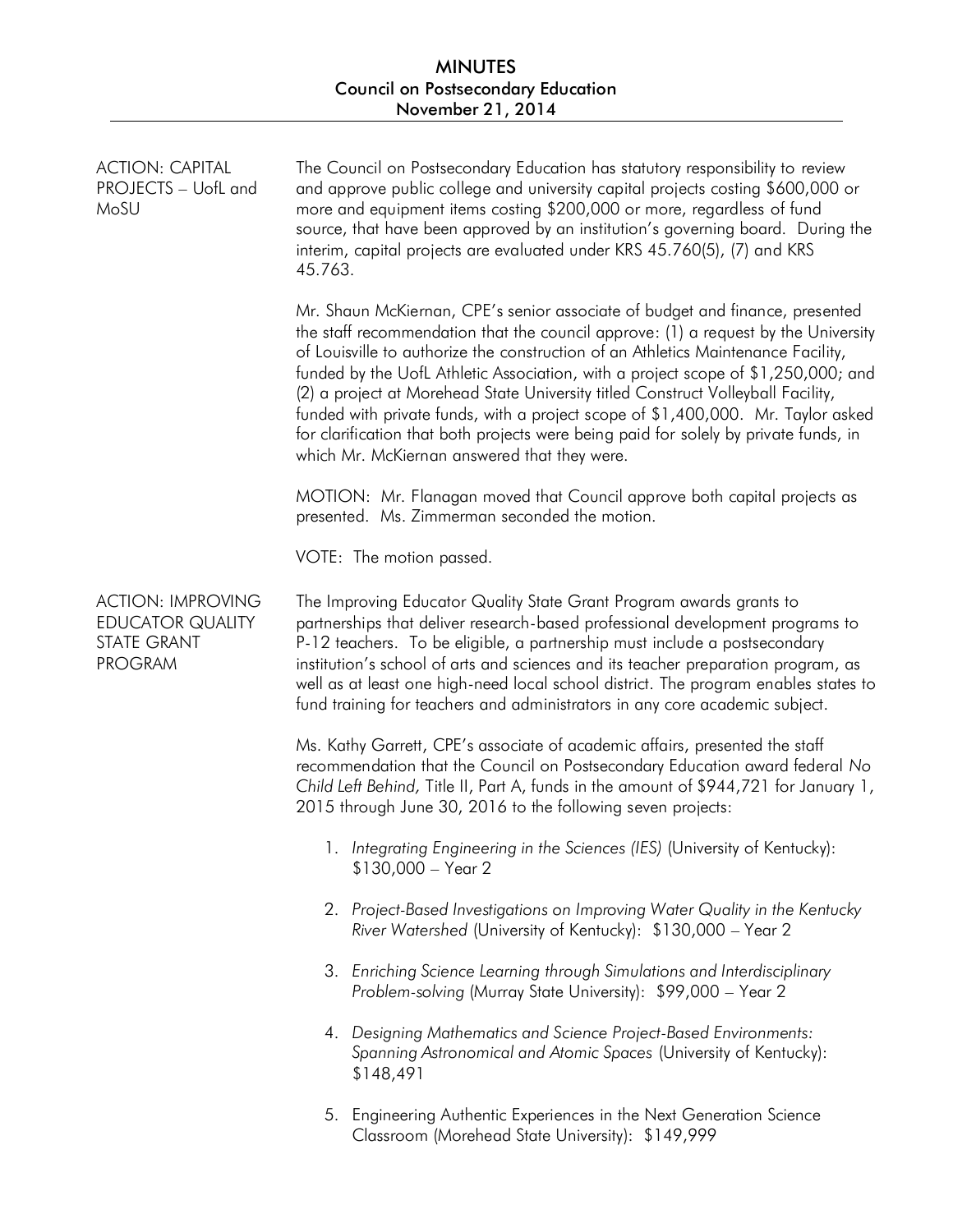|                                                   | 6. FLIP-EKY: Flipping Mathematics & Science Classrooms in Eastern Kentucky<br>(Northern Kentucky University): \$137,292                                                                                                                                                                                                                                                                                                                                                                                                                                     |
|---------------------------------------------------|-------------------------------------------------------------------------------------------------------------------------------------------------------------------------------------------------------------------------------------------------------------------------------------------------------------------------------------------------------------------------------------------------------------------------------------------------------------------------------------------------------------------------------------------------------------|
|                                                   | 7. STEM PRIDE, Partnering with Research, Industries to Develop (STEM)<br>Educators for College and Career Readiness (University of Kentucky):<br>\$149,939                                                                                                                                                                                                                                                                                                                                                                                                  |
|                                                   | Mr. Taylor asked if these funds would still be available if the 2014-16 budget<br>allocation changes. Ms. Garrett stated that the funds for these grants are<br>guaranteed and confirmed for the next eighteen months.                                                                                                                                                                                                                                                                                                                                      |
|                                                   | MOTION: Mr. Graviss moved that the Council approve the motion as presented.<br>Dr. Staat seconded the motion.                                                                                                                                                                                                                                                                                                                                                                                                                                               |
|                                                   | VOTE: The motion passed.                                                                                                                                                                                                                                                                                                                                                                                                                                                                                                                                    |
| <b>ACTION: NEW</b><br><b>ACADEMIC PROGRAMS</b>    | KRS 164.020 (15) empowers the Council on Postsecondary Education to define<br>and approve the offering of all postsecondary education technical, associate,<br>baccalaureate, graduate, and professional degree, certificate, or diploma<br>programs in the public postsecondary education institutions.                                                                                                                                                                                                                                                    |
|                                                   | Dr. Paul Blankenship, CPE's senior associate of academic affairs, presented the<br>staff recommendation that the Council approve the Master of Science in<br>Nonprofit Leadership Studies from Murray State University, the Master of Science<br>in Environmental and Occupational Health Science from Western Kentucky<br>University, and the Doctor of Psychology from Western Kentucky University. Mr.<br>Graviss asked for clarification that all three degrees were not duplicated at other<br>institutions, and Dr. Blankenship stated they were not. |
|                                                   | MOTION: Mr. Graviss moved that the Council approve the new academic<br>programs as presented. Ms. Moore seconded the motion.                                                                                                                                                                                                                                                                                                                                                                                                                                |
|                                                   | VOTE: The motion passed.                                                                                                                                                                                                                                                                                                                                                                                                                                                                                                                                    |
| 2012-13<br><b>ACCOUNTABILITY</b><br><b>REPORT</b> | The Council submits an annual Accountability Report to the Office of the<br>Governor and the Legislative Research Commission as directed by KRS<br>164.020(3). The purpose of the report is to inform policymakers and the public<br>of the system-wide progress made in advancing the goals of "Stronger by<br>Degrees: A Strategic Agenda for Kentucky Postsecondary and Adult Education"<br>and the Kentucky Postsecondary Education Improvement Act of 1997 (HB 1).                                                                                     |
|                                                   | Ms. Lee Nimocks, CPE's vice president of policy, planning and operations, and<br>Ms. Melissa Young, CPE's director of grants development and special projects,<br>presented the 2012-13 Accountability Report to the Council. Highlights of the<br>report include the following:                                                                                                                                                                                                                                                                            |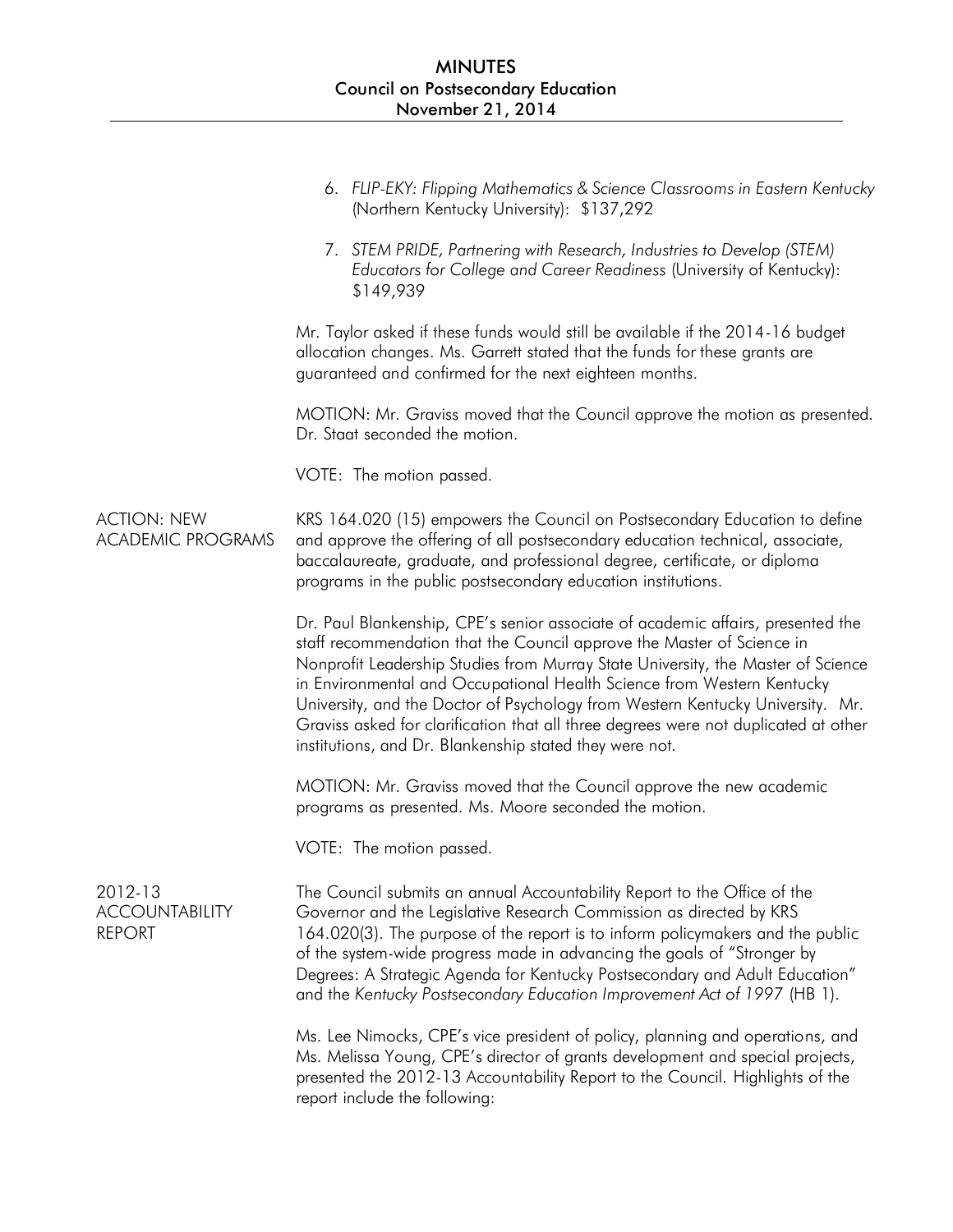|                                                                   | Kentucky made impressive gains in the area of college readiness, thanks<br>to an aggressive statewide effort to establish a common definition of<br>readiness and improve the delivery of developmental and bridge<br>programming. Kentucky is on track to reach the college readiness target<br>established by Senate Bill 1 (2009).                                                                                                                                                                                                                                                                                                                                                                             |
|-------------------------------------------------------------------|-------------------------------------------------------------------------------------------------------------------------------------------------------------------------------------------------------------------------------------------------------------------------------------------------------------------------------------------------------------------------------------------------------------------------------------------------------------------------------------------------------------------------------------------------------------------------------------------------------------------------------------------------------------------------------------------------------------------|
|                                                                   | Kentucky continues to experience strong growth in degrees and<br>$\bullet$<br>credentials conferred. The system has achieved its targets for total<br>degrees and credentials and graduate degrees, and is on track to meet<br>associate and bachelor's degree targets.                                                                                                                                                                                                                                                                                                                                                                                                                                           |
|                                                                   | Kentucky continues to lose ground on metrics related to adequate<br>٠<br>funding and affordability.                                                                                                                                                                                                                                                                                                                                                                                                                                                                                                                                                                                                               |
|                                                                   | Kentucky is steadily improving the educational attainment of younger<br>workers (25-44), an important indicator of the state's economic<br>competitiveness.                                                                                                                                                                                                                                                                                                                                                                                                                                                                                                                                                       |
|                                                                   | Following the overview, questions were answered regarding the declining pool of<br>eligible GED students and the cost of the GED modules, both of which are a<br>continuing focus for Kentucky Adult Education.                                                                                                                                                                                                                                                                                                                                                                                                                                                                                                   |
| 2016-20 STRATEGIC<br><b>AGENDA - INITIAL</b><br><b>DISCUSSION</b> | The Kentucky Postsecondary Education Improvement Act of 1997 (House Bill 1)<br>requires the Council to review its strategic agenda every four years and the<br>strategic implementation plan every two years. The purpose of the strategic<br>agenda is to "identify specific short-term objectives in furtherance of the long-<br>term goals" established in HB 1. The current strategic (public) agenda covers the<br>period 2011-15 and is called Stronger by Degrees: A Strategic Agenda for<br>Postsecondary and Adult Education. It is focused on four policy areas: (1) college<br>readiness, (2) student success, (3) research, economic and community<br>development, and (4) efficiency and innovation. |
|                                                                   | Ms. Lee Nimocks and Ms. Melissa Young gave the Council an update on the<br>initial planning discussions related to the 2016-20 Strategic Agenda. The<br>Council staff has begun soliciting informal feedback from campus and key policy<br>leaders on the strengths and weaknesses of the Council's current strategic                                                                                                                                                                                                                                                                                                                                                                                             |

agenda. That work will continue through the end of the year. Committees comprised of Council members, institutional representatives and key stakeholders will be established and begin meeting early in 2015 to create a more detailed development process and timeline.

Mr. Graviss asked if key policy workers will be involved in the planning process. Ms. Nimocks answered yes, especially in the areas of economic and workforce development.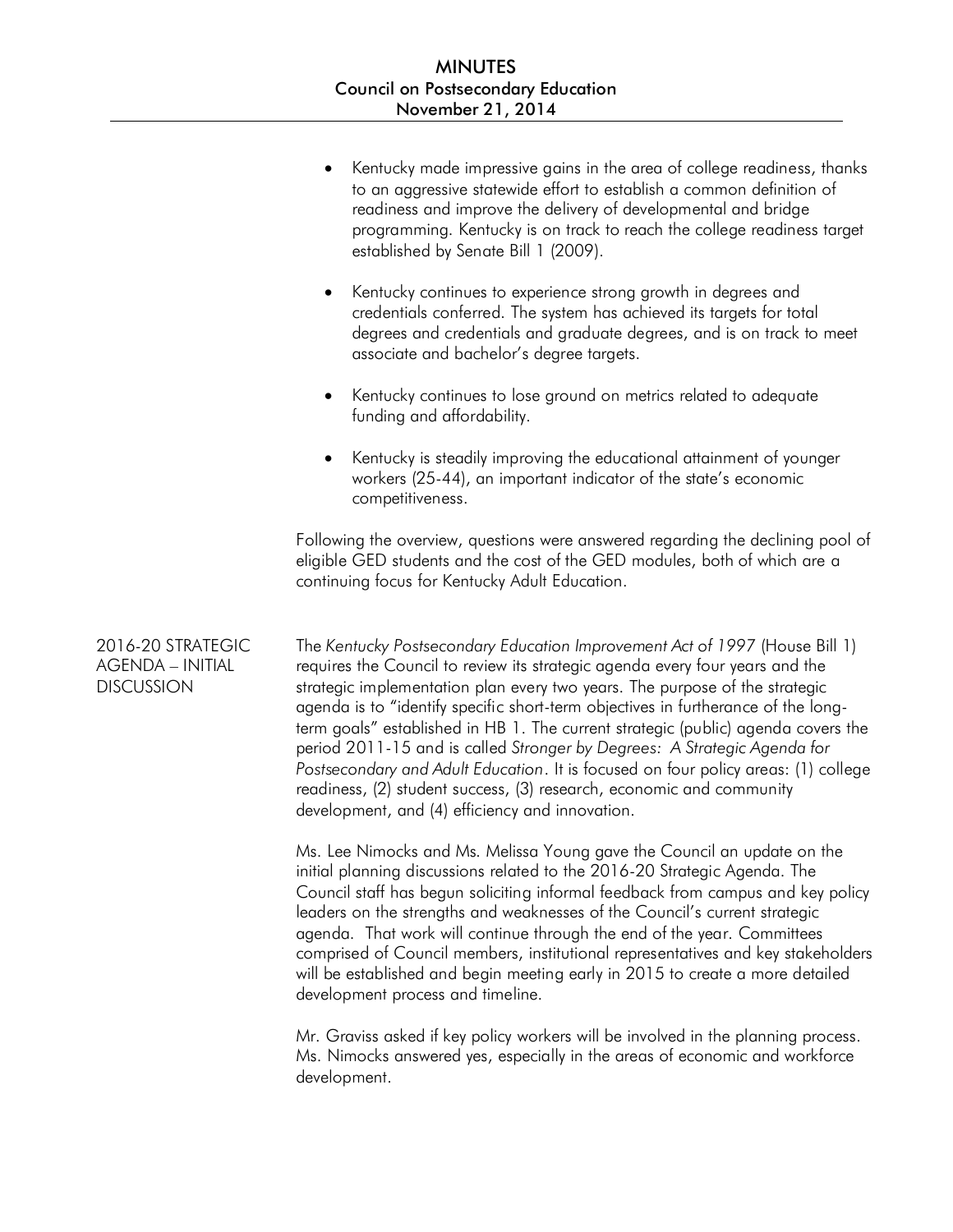|                                                                                       | Following the agenda presentation, Ms. Miller appointed six members of the<br>Council to the 2016-20 Strategic Agenda Steering Committee: Sherrill<br>Zimmerman (chair), Arnold Taylor, Dan Flanagan, Maryanne Elliott, Joe Graviss,<br>and Donna Moore.                                                                                                                                                                                                                                                                                                                                                                                                                    |
|---------------------------------------------------------------------------------------|-----------------------------------------------------------------------------------------------------------------------------------------------------------------------------------------------------------------------------------------------------------------------------------------------------------------------------------------------------------------------------------------------------------------------------------------------------------------------------------------------------------------------------------------------------------------------------------------------------------------------------------------------------------------------------|
| <b>DUAL CREDIT</b><br><b>PROGRAMS</b>                                                 | Ms. Sue Cain, CPE's senior policy advisor of College Readiness, Developmental<br>Education, and Student Success, presented an update on student participation in<br>dual enrollment courses, the implementation of the Statewide Dual Credit Policy,<br>and the work of the Dual Credit Work Team (comprised of members from CPE,<br>the Kentucky Department of Education, and the Kentucky Higher Education<br>Assistance Authority, among others) to enhance dual credit course opportunities<br>for Kentucky students.                                                                                                                                                   |
|                                                                                       | Dual credit courses are college-level courses that simultaneously earn both<br>secondary and transcripted college credit that count toward a postsecondary<br>degree or credential. They include academic courses as well as technical courses<br>and can vary in three dimensions - where they are taught, by whom, and when<br>they are taught. The opportunities presented by dual credit expansion increase a<br>student's odds of enrolling in and completing college credentials and degrees.<br>Both the secondary and postsecondary systems in Kentucky strongly support the<br>use of dual credit as a college completion strategy.                                |
|                                                                                       | Ms. Elliott asked how high school students can participate in dual credit courses<br>while still meeting their high school course requirements. Ms. Cain answered<br>that, in most cases, students use their high school elective time slots to enroll in<br>dual credit courses.                                                                                                                                                                                                                                                                                                                                                                                           |
| <b>FUNDING MODEL</b><br>STEERING COMMITTEE<br><b>UPDATE</b>                           | President King gave a brief update on the work of the Funding Model Steering<br>Committee and Funding Model Work Group. A full report was provided in the<br>agenda.                                                                                                                                                                                                                                                                                                                                                                                                                                                                                                        |
| <b>COMMITTEE ON</b><br><b>EQUAL</b><br><b>OPPORTUNITIES</b><br><b>REPORT</b>          | Dr. Rana Johnson, CPE's chief diversity officer, provided a report from the<br>Committee on Equal Opportunities. Highlights of the report were the 2015 CEO<br>meeting calendar, the 2014 Diversity Plan Assessment Reports, and the SREB<br>Doctoral Scholars Program. Two SREB Doctoral Scholars, Aisha Skinner and<br>Michael Mejia, provided positive remarks on their experiences at the 2014 SREB<br>Institute on Teaching and Mentoring. The institute is designed for scholars<br>currently supported by the Kentucky Doctoral Scholars Program and the goal is to<br>address the shortage of minority faculty in college classrooms and labs around<br>the nation. |
| <b>STATE</b><br><b>AUTHORIZATION</b><br><b>RECIPROCITY</b><br><b>AGREEMENT (SARA)</b> | Mr. Travis Powell, CPE's general counsel, and Ms. Sarah Levy, CPE's director of<br>licensure, presented an informational report on the State Authorization<br>Reciprocity Agreement (SARA) and the potential impact for Kentucky.                                                                                                                                                                                                                                                                                                                                                                                                                                           |